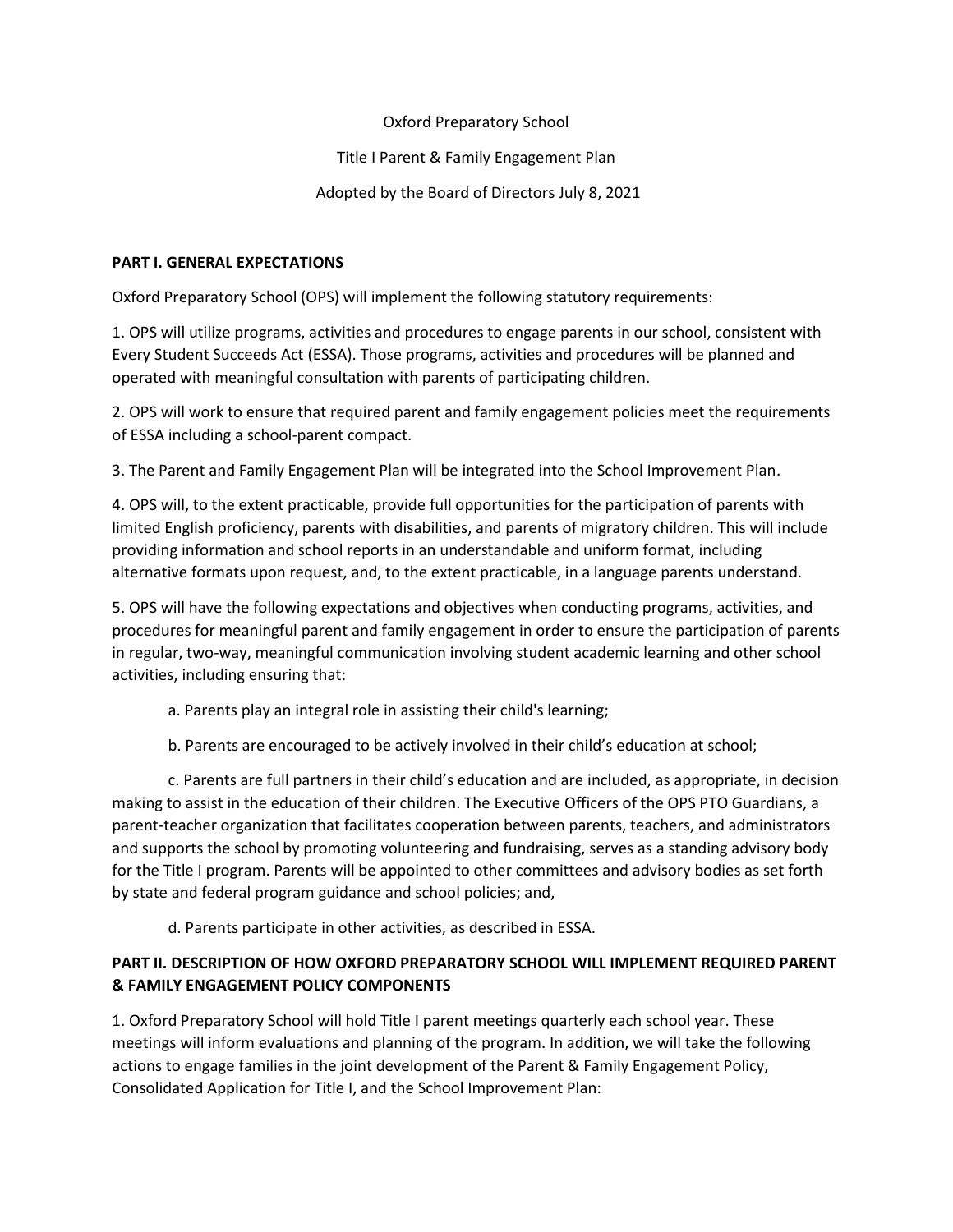a. Oxford Preparatory School will hold Title 1 parent meetings quarterly to address program planning and evaluation.

b. Parents will receive school-wide communication that includes the date and time of the PTO Guardians meetings. This will include, but not be limited to, email communication and calls from an automated calling system.

c. All parents will be encouraged to access Oxford Preparatory School's social media pages in order to receive frequent updates on school events.

d. All parents' contact information will be entered into BrightArrow system so they receive emails and texts at least twice monthly that includes important information and meeting dates.

2. OPS will take the following actions to engage families in the process of school review and improvement:

a. At least one parent will serve on the School Improvement Team.

b. OPS will engage with the PTO-Guardians to solicit information from parents who are not on the School Improvement Team.

c. OPS will conduct annual parent input processes that may include, but not be limited to surveys to collect parent input for the development of Title I planning and program evaluation.

3. OPS will provide the following necessary coordination, technical assistance, and other support to assist and build the capacity of school staff and stakeholders to plan and implement effective parent and family engagement activities to improve student academic achievement and school performance:

a. OPS will have formal and informal meetings with parents to see what types of training and information they would like to receive to assist them as they try to help their children at home.

b. OPS will announce all parent meetings and other informational resources via teacher newsletters, school newsletters, social media posts, the school webpage, and other communication mechanisms.

4. OPS will, to the extent feasible and appropriate, coordinate and integrate parent involvement strategies with relevant Federal, State, and local laws and programs by:

a. Reviewing Federal, State, and local laws and programs annually to ensure coordination and integration; and

b. Meeting regularly with parents and making sure that we share information from each meeting at all planning meetings.

5. OPS, with parent involvement, will conduct an annual evaluation of the content and effectiveness of our Parent & Family Engagement Policy. The evaluation will seek to identify barriers to greater participation by parents in parent and family engagement activities (with particular attention to parents who are economically disadvantaged, disabled, have limited English proficiency, limited literacy, or are of any racial or ethnic minority background) by collecting parent input through surveys or other valid data collection methods;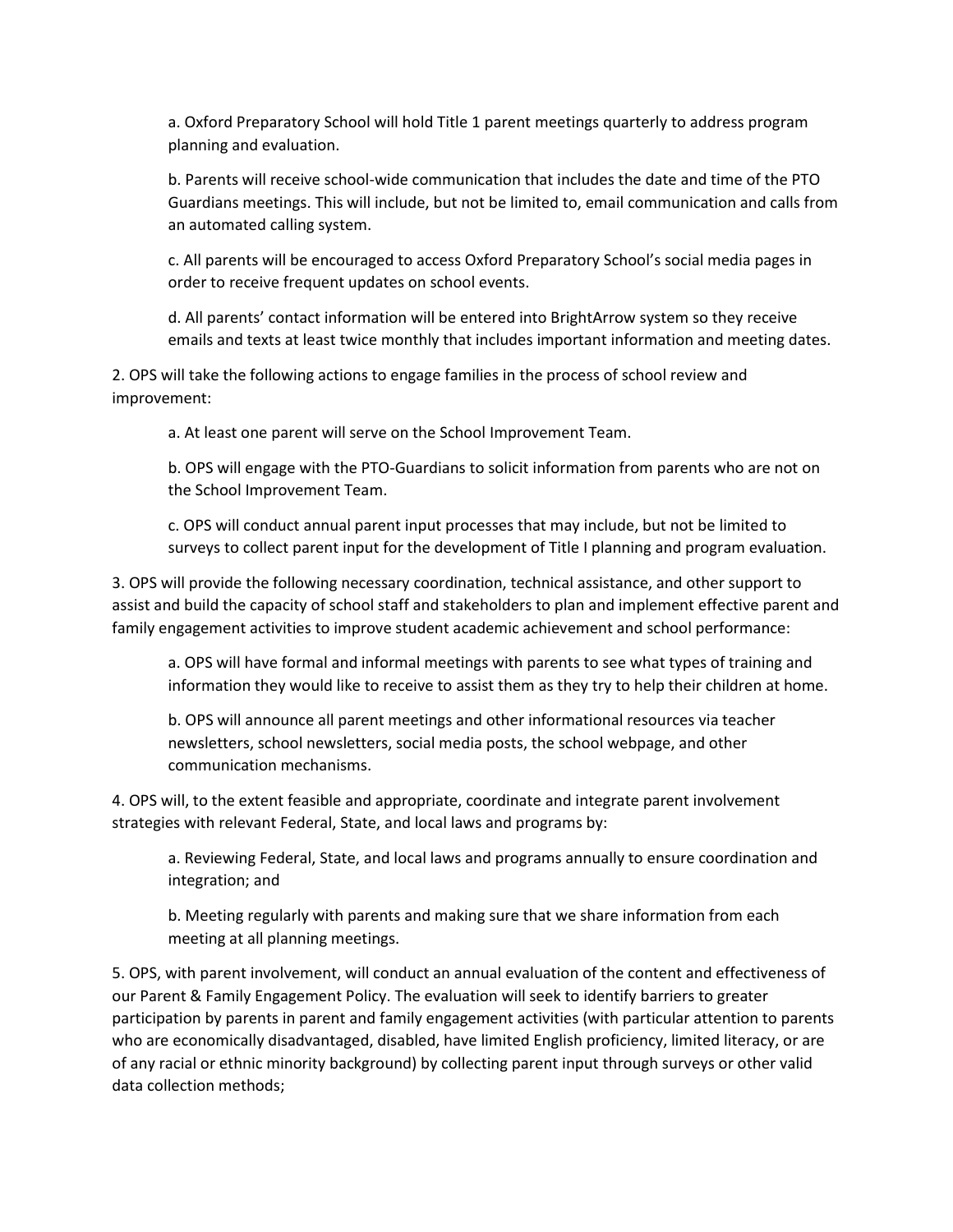a. Surveys, when used, will be available online through the school website and on paper by request when parents do not have electronic access to the survey.

b. School personnel will encourage parents to participate in all data collection processes, including surveys.

6. OPS will use the findings of the annual evaluation of this policy and associated activities to design evidence-based strategies for more effective parental involvement and to revise the policy if necessary. Results of the annual evaluation will be shared at a School Improvement Team meeting and a written summary of the results will be shared with parents electronically in a paper format upon request.

7. OPS will employ the following activities to build capacity for strong parent and family engagement, to ensure effective involvement of families, and to support a partnership among the school, parents, and the community to improve student academic achievement:

a. Information will be disseminated to parents to facilitate their understanding of topics including:

- the State's academic content standards,
- the State's student academic achievement standards,
- the State and local academic assessments including alternate assessments,
- the requirements of Part A,
- how to monitor their child's progress, and
- how to work with educators.

b. OPS will provide materials and/or training to help parents work with their children to improve their children's academic achievement, such as literacy training and using technology to foster parental and family engagement, by:

• hosting face-to-face opportunities and providing access to print and/or online resources to help parents enhance their awareness of reading strategies that can help their child be successful; and,

• provided coaching and feedback in formal or informal meetings, conferences, and conversations.

8. OPS staff members will receive professional growth opportunities to enhance their ability to reach out to, communicate with, and work with parents as equal partners; understand the value and utility of the contributions of parents; and how to implement and coordinate parent programs and build ties between parents and school by:

a. providing training to enhance teachers' and other staff members' awareness of the importance parent involvement and to provide them with examples of outreach methods;

b. maintaining a focus on the importance of positive relationships with parents;